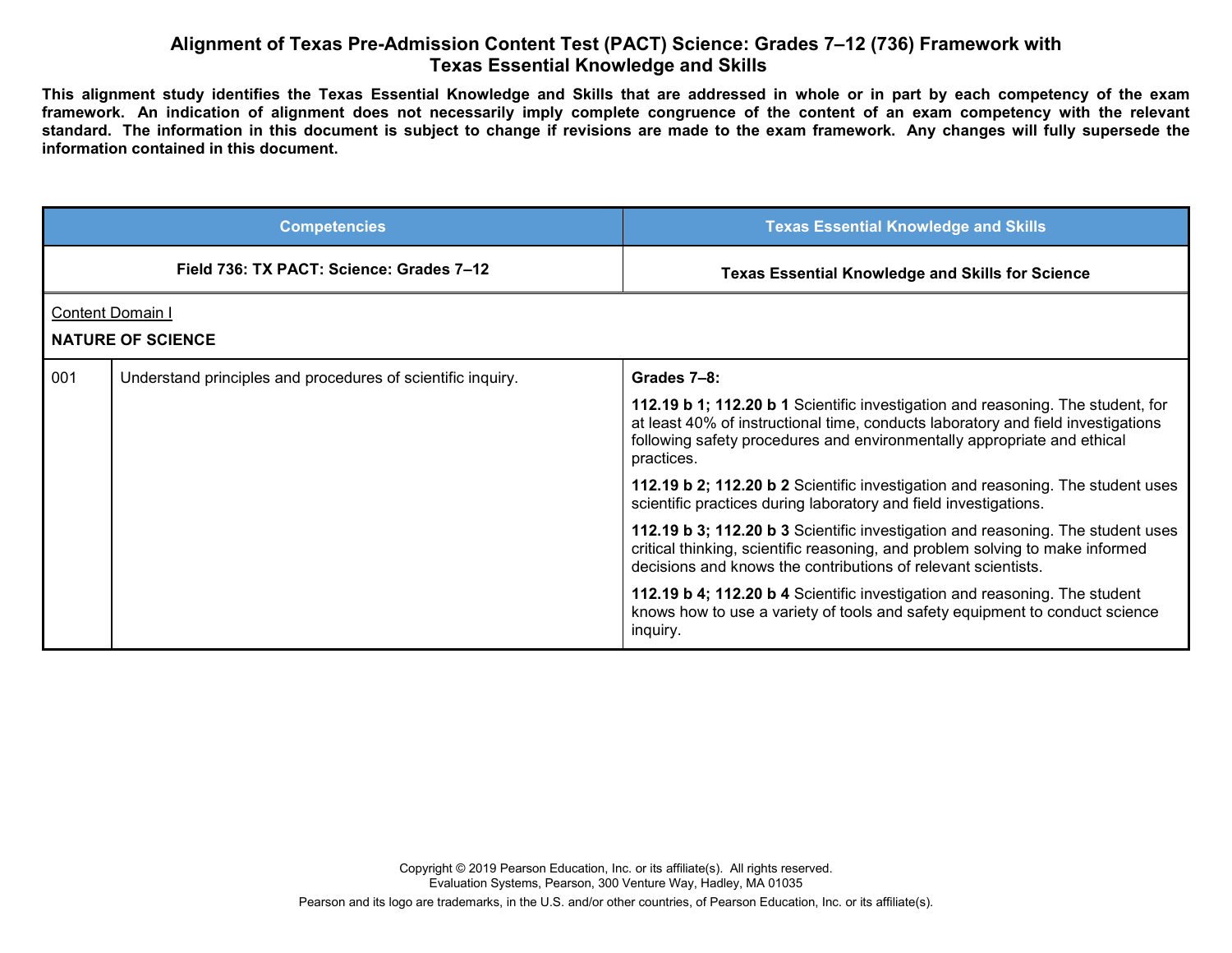| <b>Competencies</b> |                                               | <b>Texas Essential Knowledge and Skills</b>                                                                                                                                                                                                                                                     |
|---------------------|-----------------------------------------------|-------------------------------------------------------------------------------------------------------------------------------------------------------------------------------------------------------------------------------------------------------------------------------------------------|
|                     | Field 736: TX PACT: Science: Grades 7-12      | <b>Texas Essential Knowledge and Skills for Science</b>                                                                                                                                                                                                                                         |
|                     |                                               | Grades 9-12:                                                                                                                                                                                                                                                                                    |
|                     |                                               | 112.32 c 1; 112.33 c 1; 112.34 c 1; 112.35 c 1; 112.36 c 1; 112.37 c 1; 112.38<br>c 1; 112.39 c 1 Scientific processes. The student, for at least 40% of<br>instructional time, conducts laboratory and field investigations using safe,<br>environmentally appropriate, and ethical practices. |
|                     |                                               | 112.32 c 2; 112.33 c 2; 112.34 c 2; 112.35 c 2; 112.36 c 2; 112.37 c 1; 112.38<br>c 1; 112.39 c 1 Scientific processes. The student uses scientific methods<br>during laboratory and field investigations.                                                                                      |
|                     |                                               | 112.32 c 3; 112.33 c 3; 112.34 c 3; 112.35 c 3; 112.36 c 3; 112.37 c 3; 112.38<br>c 3; 112.39 c 3 The student uses critical thinking, scientific reasoning, and<br>problem solving to make informed decisions within and outside the classroom.                                                 |
| 002                 | Understand the history and nature of science. | Grades 7-8:                                                                                                                                                                                                                                                                                     |
|                     |                                               | 112.19 b 2; 112.20 b 2 Scientific investigation and reasoning. The student uses<br>scientific practices during laboratory and field investigations.                                                                                                                                             |
|                     |                                               | 112.19 b 3; 112.20 b 3 Scientific investigation and reasoning. The student uses<br>critical thinking, scientific reasoning, and problem solving to make informed<br>decisions and knows the contributions of relevant scientists.                                                               |
|                     |                                               | Grades 9-12:                                                                                                                                                                                                                                                                                    |
|                     |                                               | 112.32 c 2; 112.33 c 2; 112.34 c 2; 112.35 c 2; 112.36 c 2; 112.37 c 2; 112.38<br>c 2; 112.39 c 2 Scientific processes. The student uses scientific methods<br>during laboratory and field investigations.                                                                                      |
|                     |                                               | 112.32 c 3; 112.33 c 3; 112.34 c 3; 112.35 c 3; 112.36 c 3; 112.37 c 3; 112.38<br>c 3; 112.39 c 3 Scientific processes. The student uses critical thinking,<br>scientific reasoning, and problem solving to make informed decisions within and<br>outside the classroom.                        |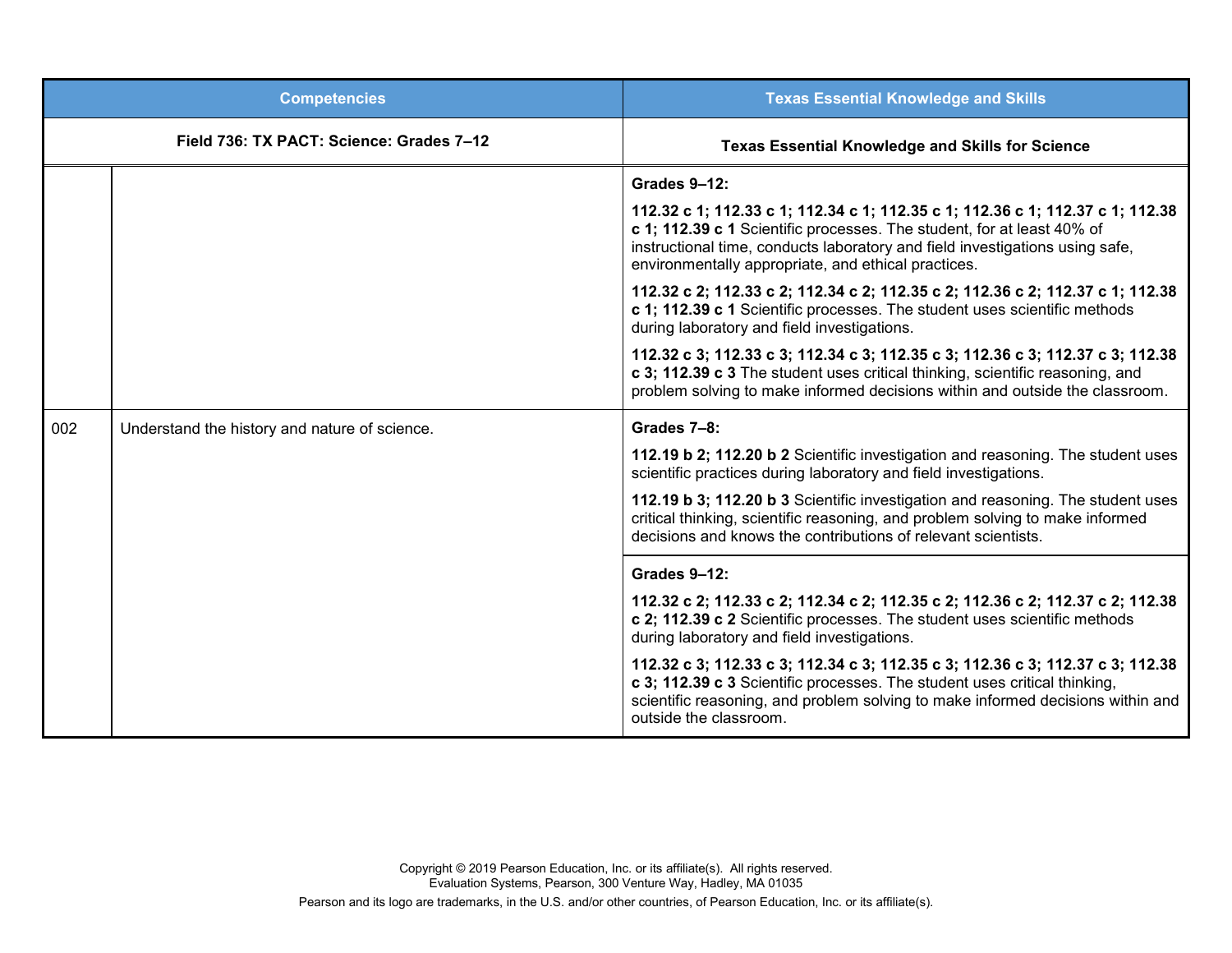|                                                                                                          | <b>Competencies</b>                                                                                                                                                                                                               | <b>Texas Essential Knowledge and Skills</b>                                                                                                                                                                                                                              |
|----------------------------------------------------------------------------------------------------------|-----------------------------------------------------------------------------------------------------------------------------------------------------------------------------------------------------------------------------------|--------------------------------------------------------------------------------------------------------------------------------------------------------------------------------------------------------------------------------------------------------------------------|
|                                                                                                          | Field 736: TX PACT: Science: Grades 7-12                                                                                                                                                                                          | <b>Texas Essential Knowledge and Skills for Science</b>                                                                                                                                                                                                                  |
| 003<br>Understand the relationships among science, technology, engineering,<br>mathematics, and society. |                                                                                                                                                                                                                                   | Grades 7-8:                                                                                                                                                                                                                                                              |
|                                                                                                          |                                                                                                                                                                                                                                   | 112.19 b 2; 112.20 b 2 Scientific investigation and reasoning. The student uses<br>scientific practices during laboratory and field investigations.                                                                                                                      |
|                                                                                                          | 112.19 b 3; 112.20 b 3 Scientific investigation and reasoning. The student uses<br>critical thinking, scientific reasoning, and problem solving to make informed<br>decisions and knows the contributions of relevant scientists. |                                                                                                                                                                                                                                                                          |
|                                                                                                          |                                                                                                                                                                                                                                   | <b>Grades 9-12:</b>                                                                                                                                                                                                                                                      |
|                                                                                                          |                                                                                                                                                                                                                                   | 112.32 c 2; 113.33 c 2; 112.34 c 2; 112.35 c 2; 112.36 c 2; 112.37 c 2; 112.38<br>c 2 Scientific processes. The student uses scientific methods during laboratory<br>and field investigations.                                                                           |
|                                                                                                          |                                                                                                                                                                                                                                   | 112.32 c 3; 112.33 c 3; 112.34 c 3; 112.35 c 3; 112.36 c 3; 112.37 c 3; 112.38<br>c 3; 112.39 c 3 Scientific processes. The student uses critical thinking,<br>scientific reasoning, and problem solving to make informed decisions within and<br>outside the classroom. |
|                                                                                                          | <b>Content Domain II</b>                                                                                                                                                                                                          |                                                                                                                                                                                                                                                                          |
|                                                                                                          | <b>PHYSICAL SCIENCE</b>                                                                                                                                                                                                           |                                                                                                                                                                                                                                                                          |
| 004                                                                                                      | Understand the properties and characteristics of matter.                                                                                                                                                                          | Grades 7-8:                                                                                                                                                                                                                                                              |
|                                                                                                          |                                                                                                                                                                                                                                   | 112.19 b 6 Matter and energy. The student knows that matter has physical and<br>chemical properties and can undergo physical and chemical changes.                                                                                                                       |
|                                                                                                          |                                                                                                                                                                                                                                   | 112.20 b 5 Matter and energy. The student knows that matter is composed of<br>atoms and has chemical and physical properties.                                                                                                                                            |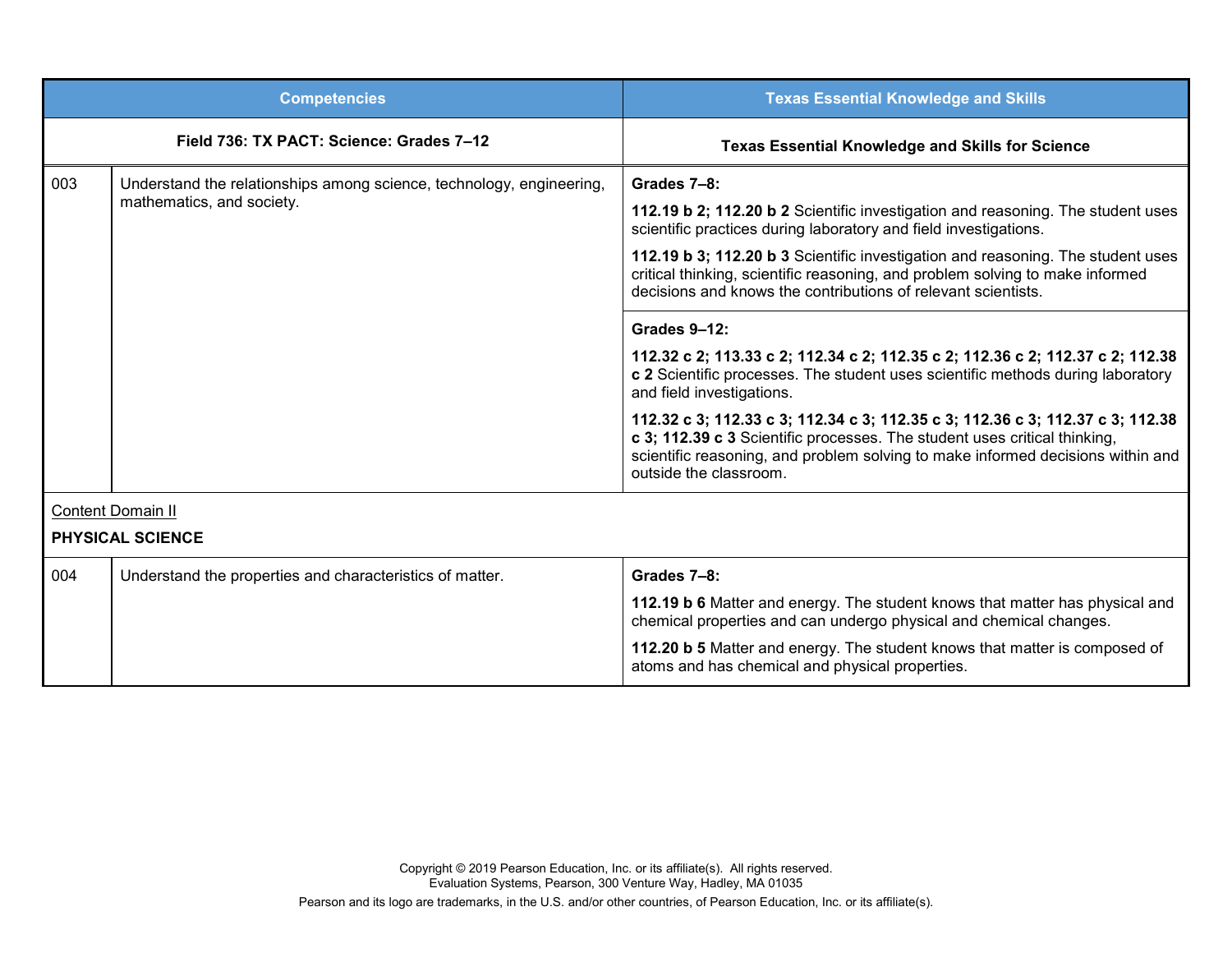|     | <b>Competencies</b>                                                                       | <b>Texas Essential Knowledge and Skills</b>                                                                                                                                         |
|-----|-------------------------------------------------------------------------------------------|-------------------------------------------------------------------------------------------------------------------------------------------------------------------------------------|
|     | Field 736: TX PACT: Science: Grades 7-12                                                  | <b>Texas Essential Knowledge and Skills for Science</b>                                                                                                                             |
|     |                                                                                           | Grades 9-12:                                                                                                                                                                        |
|     |                                                                                           | 112.35 c 4 Science concepts. The student knows the characteristics of matter<br>and can analyze the relationships between chemical and physical changes and<br>properties.          |
|     |                                                                                           | 112.35 c 5 Science concepts. The student understands the historical<br>development of the Periodic Table and can apply its predictive power.                                        |
|     |                                                                                           | 112.35 c 6 Science concepts. The student knows and understands the<br>historical development of atomic theory.                                                                      |
|     |                                                                                           | 112.35 c 9 Science concepts. The student understands the principles of ideal<br>gas behavior, kinetic molecular theory, and the conditions that influence the<br>behavior of gases. |
|     |                                                                                           | 112.35 c 10 Science concepts. The student understands and can apply the<br>factors that influence the behavior of solutions.                                                        |
|     |                                                                                           | 112.35 c 12 Science concepts. The student understands the basic processes of<br>nuclear chemistry.                                                                                  |
|     |                                                                                           | 112.38 c 6 Science concepts. The student knows that relationships exist<br>between the structure and properties of matter.                                                          |
|     |                                                                                           | 112.38 c 7 Science concepts. The student knows that changes in matter affect<br>everyday life.                                                                                      |
|     |                                                                                           | 112.39 c 8 Science concepts. The student knows simple examples of atomic,<br>nuclear, and quantum phenomena.                                                                        |
| 005 | Understand chemical bonding, different types of chemical reactions,<br>and stoichiometry. | Grades 7-8:                                                                                                                                                                         |
|     |                                                                                           | 112.20 b 5 Matter and energy. The student knows that matter is composed of<br>atoms and has chemical and physical properties.                                                       |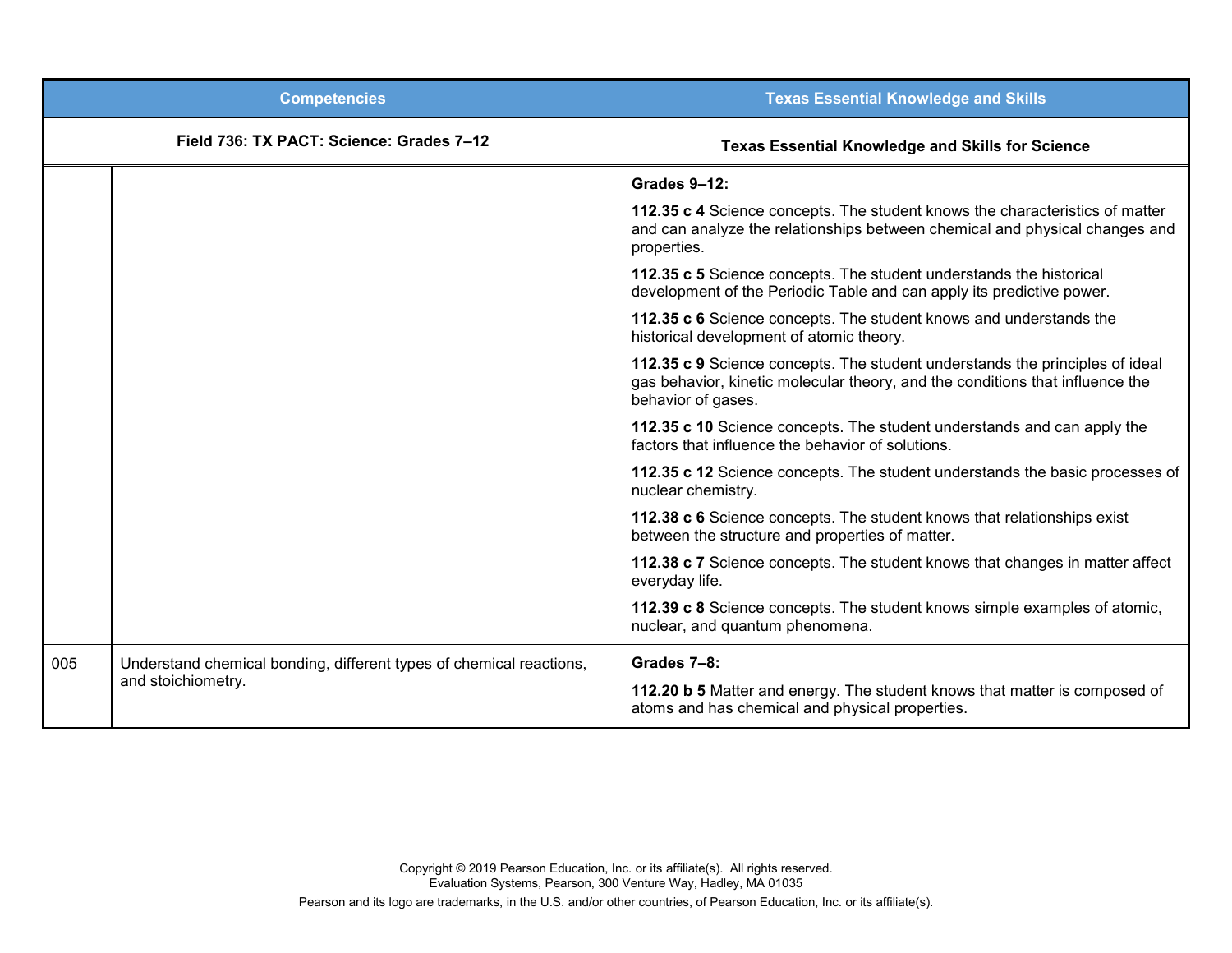|     | <b>Competencies</b>                                                  | <b>Texas Essential Knowledge and Skills</b>                                                                                                        |
|-----|----------------------------------------------------------------------|----------------------------------------------------------------------------------------------------------------------------------------------------|
|     | Field 736: TX PACT: Science: Grades 7-12                             | <b>Texas Essential Knowledge and Skills for Science</b>                                                                                            |
|     |                                                                      | Grades 9-12:                                                                                                                                       |
|     |                                                                      | 112.35 c 7 Science concepts. The student knows how atoms form ionic,<br>covalent, and metallic bonds.                                              |
|     |                                                                      | 112.35 c 8 Science concepts. The student can quantify the changes that occur<br>during chemical reactions.                                         |
|     |                                                                      | 112.35 c 10 Science concepts. The student understands and can apply the<br>factors that influence the behavior of solutions.                       |
|     |                                                                      | 112.35 c 11 Science concepts. The student understands the energy changes<br>that occur in chemical reactions.                                      |
|     |                                                                      | 112.38 c 6 Science concepts. The student knows that relationships exist<br>between the structure and properties of matter.                         |
|     |                                                                      | 112.38 c 7 Science concepts. The student knows that changes in matter affect<br>everyday life.                                                     |
| 006 | Understand the characteristics of energy transformations in physical | Grades 7-8:                                                                                                                                        |
|     | and chemical systems.                                                | 112.19 b 6 Matter and energy. The student knows that matter has physical and<br>chemical properties and can undergo physical and chemical changes. |
|     |                                                                      | 112.20 b 5 Matter and energy. The student knows that matter is composed of<br>atoms and has chemical and physical properties.                      |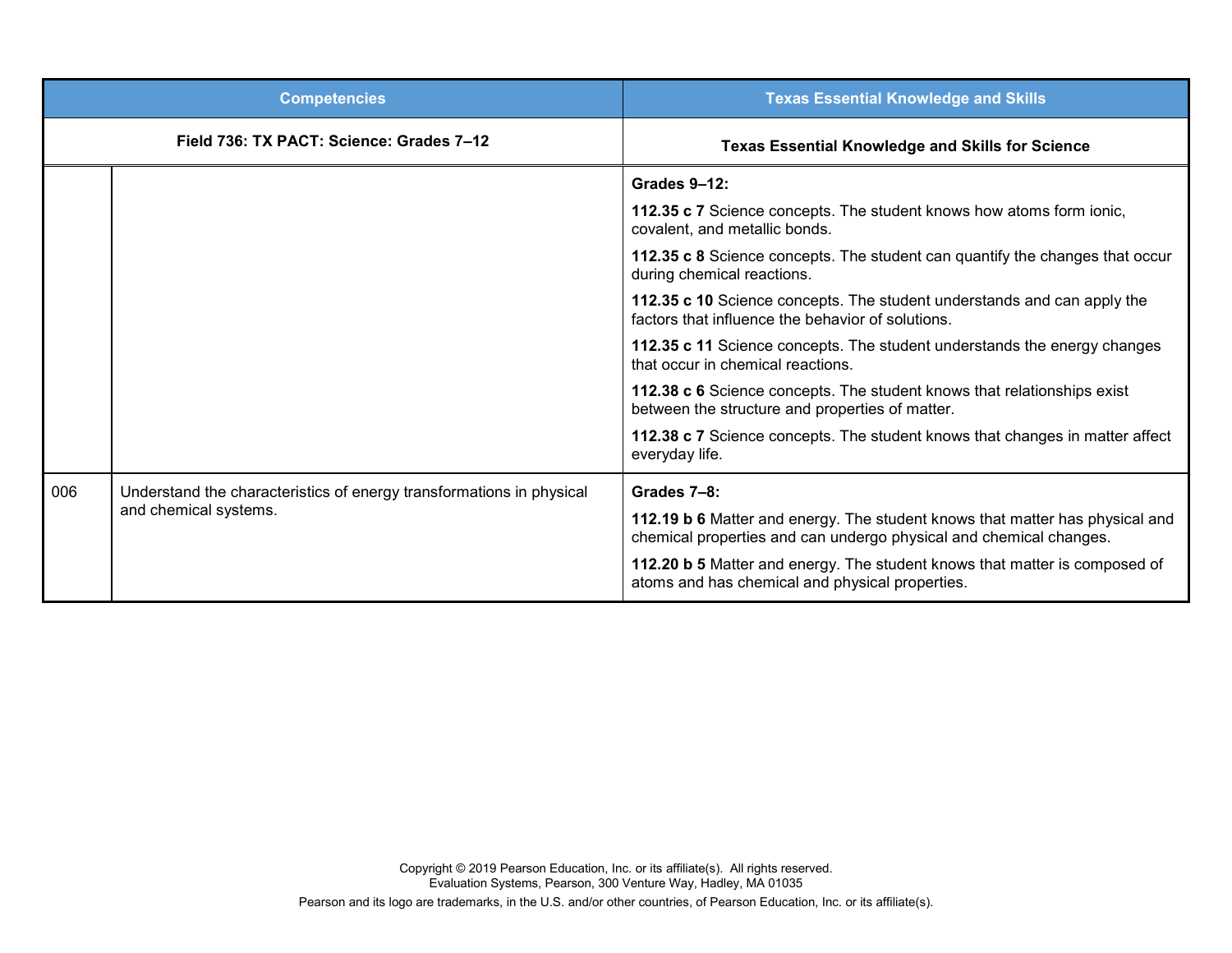|     | <b>Competencies</b>                      | <b>Texas Essential Knowledge and Skills</b>                                                                                                                          |
|-----|------------------------------------------|----------------------------------------------------------------------------------------------------------------------------------------------------------------------|
|     | Field 736: TX PACT: Science: Grades 7-12 | <b>Texas Essential Knowledge and Skills for Science</b>                                                                                                              |
|     |                                          | <b>Grades 9-12:</b>                                                                                                                                                  |
|     |                                          | 112.35 c 10 Science concepts. The student understands and can apply the<br>factors that influence the behavior of solutions.                                         |
|     |                                          | 112.35 c 11 Science concepts. The student understands the energy changes<br>that occur in chemical reactions.                                                        |
|     |                                          | 112.37 c 6 Science concepts. The student knows the sources and flow of<br>energy through an environmental system.                                                    |
|     |                                          | 112.38 c 5 Science concepts. The student recognizes multiple forms of energy<br>and knows the impact of energy transfer and energy conservation in everyday<br>life. |
|     |                                          | 112.38 c 6 Science concepts. The student knows that relationships exist<br>between the structure and properties of matter.                                           |
|     |                                          | 112.38 c 7 Science concepts. The student knows that changes in matter affect<br>everyday life.                                                                       |
|     |                                          | 112.39 c 6 Science concepts. The student knows that changes occur within a<br>physical system and applies the laws of conservation of energy and<br>momentum.        |
| 007 | Understand force, motion, and energy.    | Grades 7-8:                                                                                                                                                          |
|     |                                          | 112.19 b 5 Matter and energy. The student knows that matter has physical and<br>chemical properties and can undergo physical and chemical changes.                   |
|     |                                          | 112.19 b 7; 112.20 b 6 Force, motion, and energy. The student knows that<br>there is a relationship among force, motion, and energy.                                 |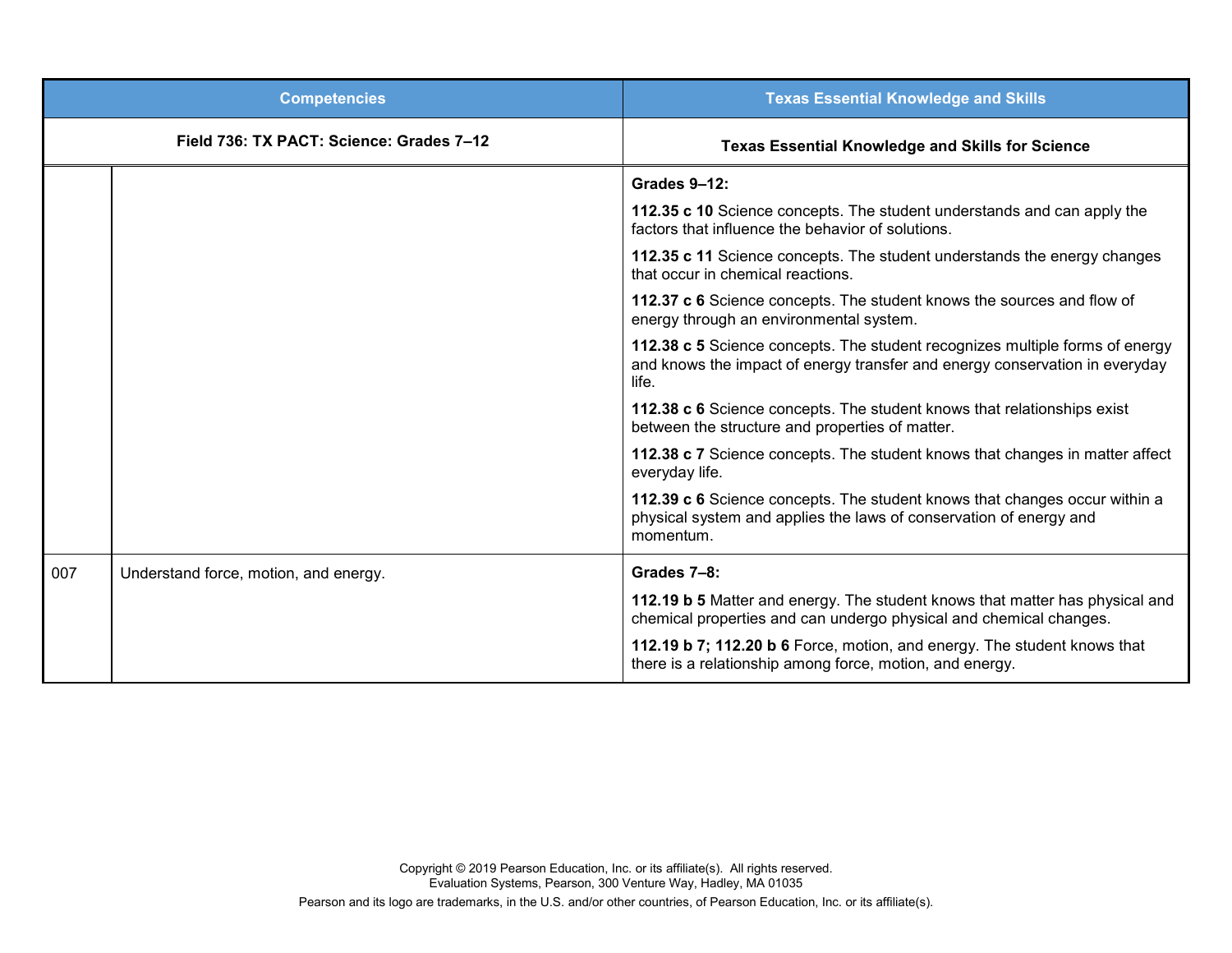|     | <b>Competencies</b>                                             | <b>Texas Essential Knowledge and Skills</b>                                                                                                                          |
|-----|-----------------------------------------------------------------|----------------------------------------------------------------------------------------------------------------------------------------------------------------------|
|     | Field 736: TX PACT: Science: Grades 7-12                        | <b>Texas Essential Knowledge and Skills for Science</b>                                                                                                              |
|     |                                                                 | <b>Grades 9-12:</b>                                                                                                                                                  |
|     |                                                                 | 112.37 c 6 Science concepts. The student knows the sources and flow of<br>energy through an environmental system.                                                    |
|     |                                                                 | 112.38 c 4 Science concepts. The student knows concepts of force and motion<br>evident in everyday life.                                                             |
|     |                                                                 | 112.38 c 5 Science concepts. The student recognizes multiple forms of energy<br>and knows the impact of energy transfer and energy conservation in everyday<br>life. |
|     |                                                                 | 112.39 c 4 Science concepts. The student knows and applies the laws<br>governing motion in a variety of situations.                                                  |
|     |                                                                 | 112.39 c 5 Science concepts. The student knows the nature of forces in the<br>physical world.                                                                        |
|     |                                                                 | 112.39 c 6 Science concepts. The student knows that changes occur within a<br>physical system and applies the laws of conservation of energy and<br>momentum.        |
| 008 | Understand the characteristics and properties of mechanical and | Grades 7-8:                                                                                                                                                          |
|     | electromagnetic waves.                                          | 112.20 b 8 Earth and space. The student knows characteristics of the universe.                                                                                       |
|     |                                                                 | <b>Grades 9-12:</b>                                                                                                                                                  |
|     |                                                                 | 112.35 c 6 Science concepts. The student knows and understands the<br>historical development of atomic theory.                                                       |
|     |                                                                 | 112.39 c 5 Science concepts. The student knows the nature of forces in the<br>physical world.                                                                        |
|     |                                                                 | 112.39 c 7 Science concepts. The student knows the characteristics and<br>behavior of waves.                                                                         |
|     |                                                                 | 112.39 c 8 Science concepts. The student knows simple examples of atomic,<br>nuclear, and quantum phenomena.                                                         |
| 009 | Understand electricity and magnetism.                           | Grades 7-8: n/a                                                                                                                                                      |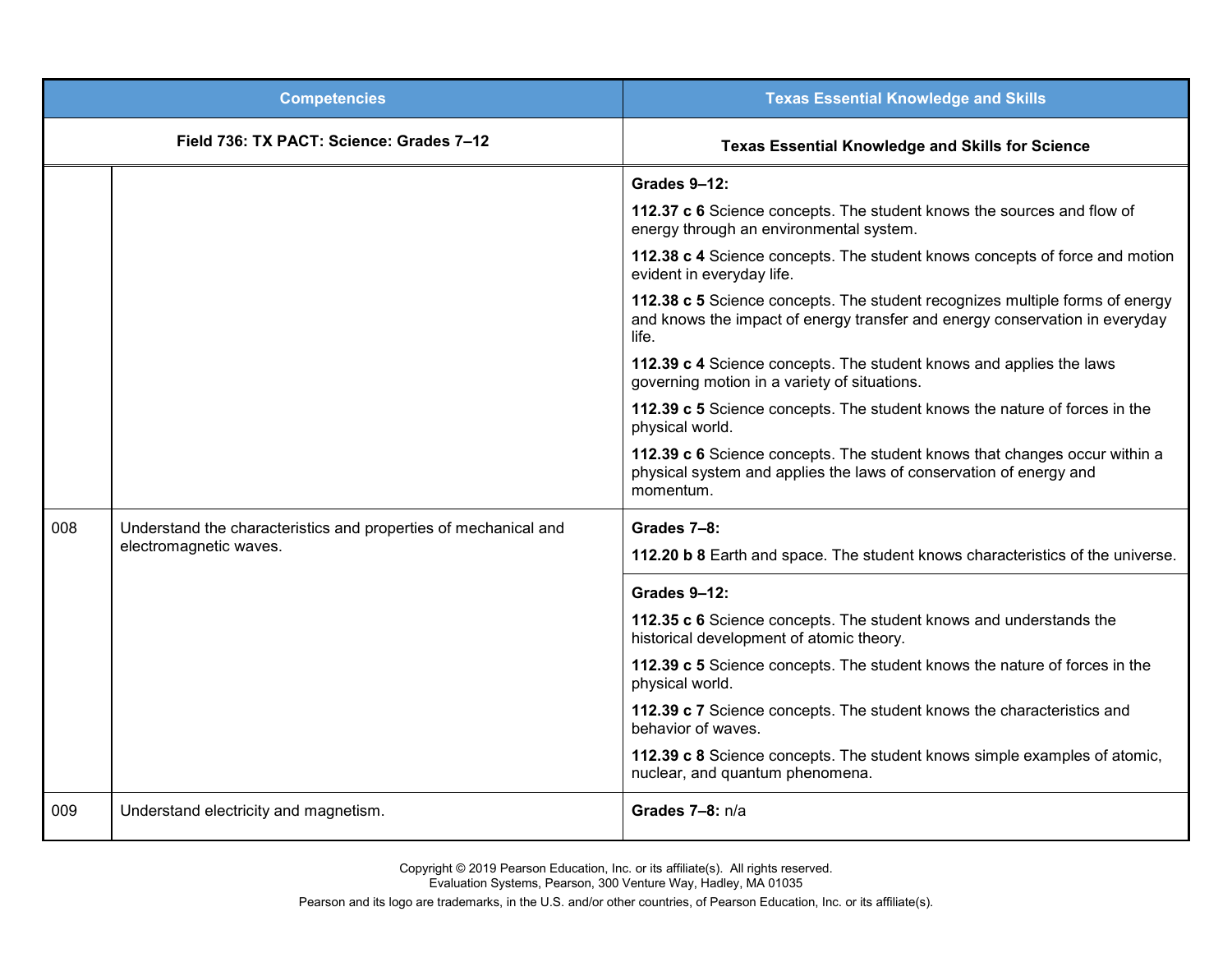|                     | <b>Competencies</b>                                                   | <b>Texas Essential Knowledge and Skills</b>                                                                                                                                                          |
|---------------------|-----------------------------------------------------------------------|------------------------------------------------------------------------------------------------------------------------------------------------------------------------------------------------------|
|                     | Field 736: TX PACT: Science: Grades 7-12                              | <b>Texas Essential Knowledge and Skills for Science</b>                                                                                                                                              |
|                     |                                                                       | Grades 9-12:                                                                                                                                                                                         |
|                     |                                                                       | 112.38 c 4 Science concepts. The student knows concepts of force and motion<br>evident in everyday life.                                                                                             |
|                     |                                                                       | 112.38 c 5 Science concepts. The student recognizes multiple forms of energy<br>and knows the impact of energy transfer and energy conservation in everyday<br>life.                                 |
|                     |                                                                       | 112.39 c 5 Science concepts. The student knows the nature of forces in the<br>physical world.                                                                                                        |
|                     | <b>Content Domain III</b>                                             |                                                                                                                                                                                                      |
| <b>LIFE SCIENCE</b> |                                                                       |                                                                                                                                                                                                      |
| 010                 | Understand the characteristics, organization, and processes of cells. | Grades 7-8:                                                                                                                                                                                          |
|                     |                                                                       | 112.19 b 12 Organisms and environments. The student knows that living<br>systems at all levels of organization demonstrate the complementary nature of<br>structure and function.                    |
|                     |                                                                       | 112.19 b 14 Organisms and environments. The student knows that<br>reproduction is a characteristic of living organisms and that the instructions for<br>traits are governed in the genetic material. |
|                     |                                                                       | Grades 9-12:                                                                                                                                                                                         |
|                     |                                                                       | 112.34 c 6 Science concepts. The student knows the mechanisms of genetics<br>such as the role of nucleic acids and the principles of Mendelian and non-<br>Mendelian genetics.                       |
|                     |                                                                       | 112.34 c 9 Science concepts. The student knows the significance of various<br>molecules involved in metabolic processes and energy conversions that occur<br>in living organisms.                    |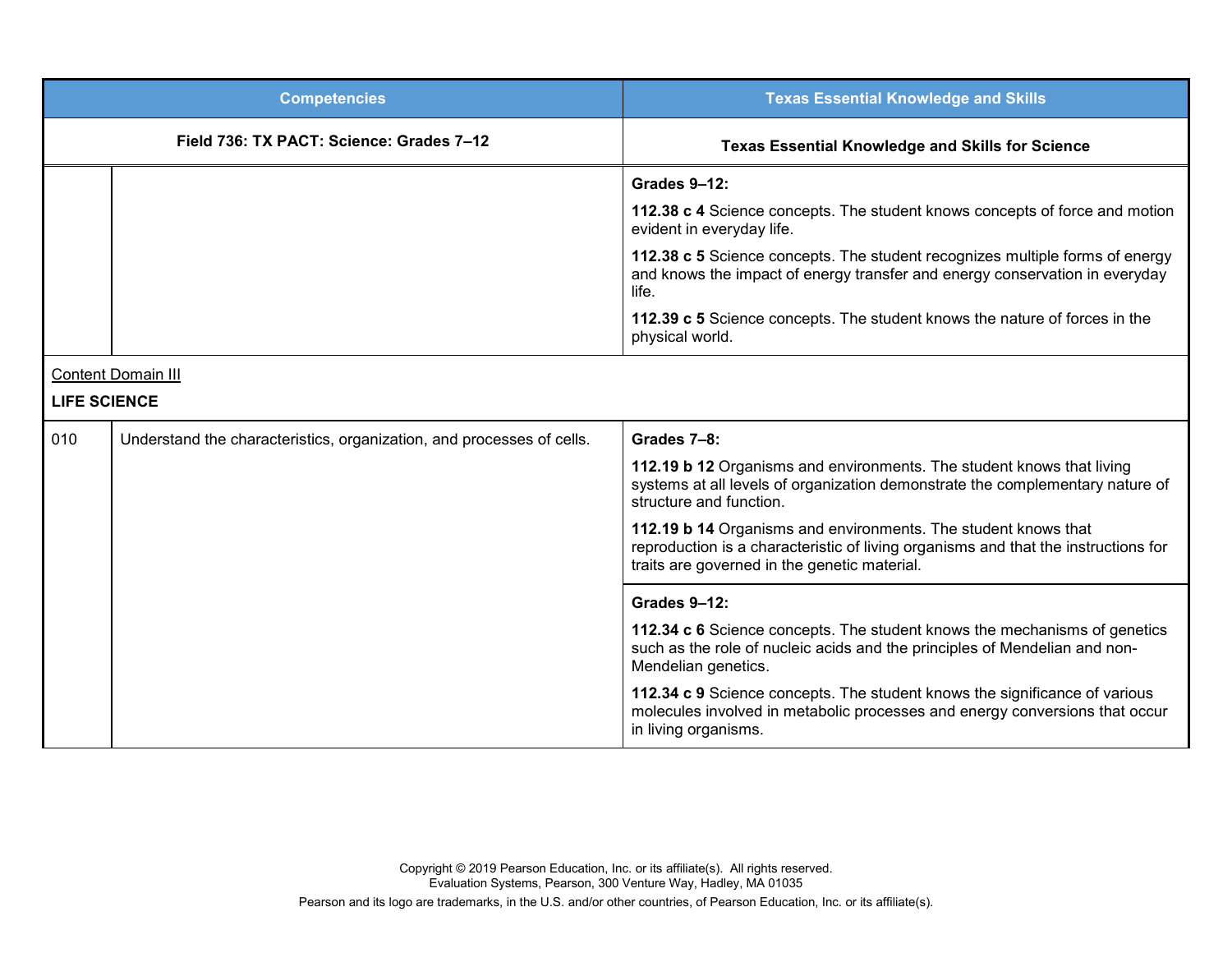|     | <b>Competencies</b>                                             | <b>Texas Essential Knowledge and Skills</b>                                                                                                                                                                     |
|-----|-----------------------------------------------------------------|-----------------------------------------------------------------------------------------------------------------------------------------------------------------------------------------------------------------|
|     | Field 736: TX PACT: Science: Grades 7-12                        | <b>Texas Essential Knowledge and Skills for Science</b>                                                                                                                                                         |
| 011 | Understand the classification and characteristics of organisms. | Grades 7-8:                                                                                                                                                                                                     |
|     |                                                                 | 112.19 b 11 Organisms and environments. The student knows that populations<br>and species demonstrate variation and inherit many of their unique traits<br>through gradual processes over many generations.     |
|     |                                                                 | 112.19 b 12 Organisms and environments. The student knows that living<br>systems at all levels of organization demonstrate the complementary nature of<br>structure and function.                               |
|     |                                                                 | 112.19 b 13 Organisms and environments. The student knows that a living<br>organism must be able to maintain balance in stable internal conditions in<br>response to external and internal stimuli.             |
|     |                                                                 | <b>Grades 9-12:</b>                                                                                                                                                                                             |
|     |                                                                 | 112.32 c 10 Science concepts. The student knows environmental adaptations<br>of aquatic organisms.                                                                                                              |
|     |                                                                 | 112.34 c 4 Science concepts. The student knows that cells are the basic<br>structures of all living things with specialized parts that perform specific<br>functions and that viruses are different from cells. |
|     |                                                                 | 112.34 c 8 Science concepts. The student knows that taxonomy is a branching<br>classification based on the shared characteristics of organisms and can change<br>as new discoveries are made.                   |
|     |                                                                 | 112.34 c 10 Science concepts. The student knows that biological systems are<br>composed of multiple levels.                                                                                                     |
|     |                                                                 | 112.34 c 11 Science concepts. The student knows that biological systems work<br>to achieve and maintain balance.                                                                                                |
|     |                                                                 | 112.37 c 4 Science concepts. The student knows the relationships of biotic and<br>abiotic factors within habitats, ecosystems, and biomes.                                                                      |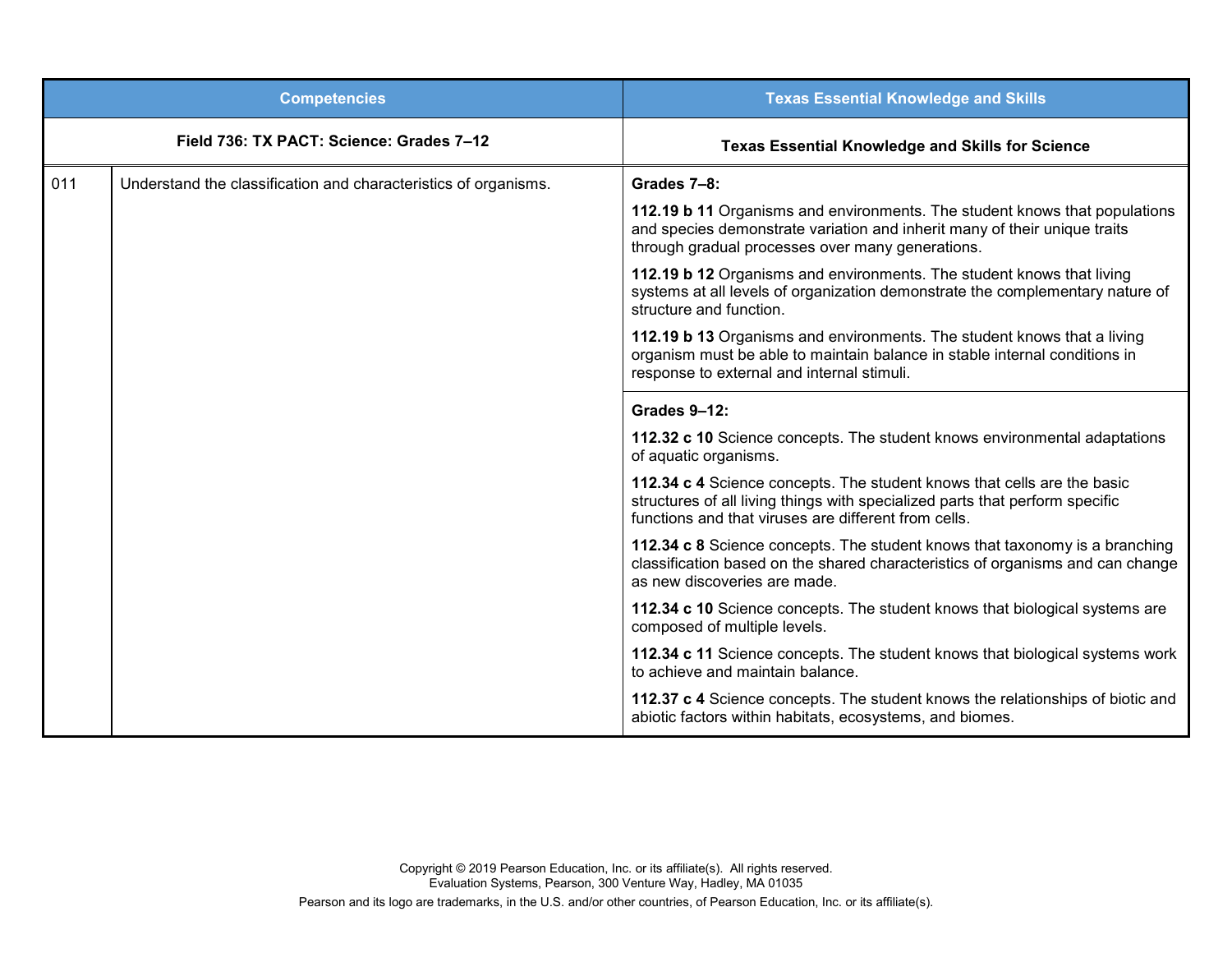|     | <b>Competencies</b>                                                   | <b>Texas Essential Knowledge and Skills</b>                                                                                                                                                                 |
|-----|-----------------------------------------------------------------------|-------------------------------------------------------------------------------------------------------------------------------------------------------------------------------------------------------------|
|     | Field 736: TX PACT: Science: Grades 7-12                              | <b>Texas Essential Knowledge and Skills for Science</b>                                                                                                                                                     |
| 012 | Understand concepts and principles related to genetics and evolution. | Grades 7-8:                                                                                                                                                                                                 |
|     |                                                                       | 112.19 b 11 Organisms and environments. The student knows that populations<br>and species demonstrate variation and inherit many of their unique traits<br>through gradual processes over many generations. |
|     |                                                                       | 112.19 b 14 Organisms and environments. The student knows that<br>reproduction is a characteristic of living organisms and that the instructions for<br>traits are governed in the genetic material.        |
|     |                                                                       | Grades 9-12:                                                                                                                                                                                                |
|     |                                                                       | 112.32 c 10 Science concepts. The student knows environmental adaptations<br>of aquatic organisms.                                                                                                          |
|     |                                                                       | 112.34 c 6 Science concepts. The student knows the mechanisms of genetics<br>such as the role of nucleic acids and the principles of Mendelian and non-<br>Mendelian genetics.                              |
|     |                                                                       | 112.34 c 7 Science concepts. The student knows evolutionary theory is a<br>scientific explanation for the unity and diversity of life.                                                                      |
|     |                                                                       | 112.36 c 8 Earth in space and time. The student knows that fossils provide<br>evidence for geological and biological evolution.                                                                             |
| 013 | Understand characteristics of different biomes, relationships among   | Grades 7-8:                                                                                                                                                                                                 |
|     | organisms, and the flow of matter and energy through ecosystems.      | 112.19 b 5 Matter and energy. The student knows that matter has physical and<br>chemical properties and can undergo physical and chemical changes.                                                          |
|     |                                                                       | 112.19 b 10 Organisms and environments. The student knows that there is a<br>relationship between organisms and the environment.                                                                            |
|     |                                                                       | 112.19 b 13 Organisms and environments. The student knows that a living<br>organism must be able to maintain balance in stable internal conditions in<br>response to external and internal stimuli.         |
|     |                                                                       | 112.20 b 11 Organisms and environments. The student knows that<br>interdependence occurs among living systems and the environment and that<br>human activities can affect these systems.                    |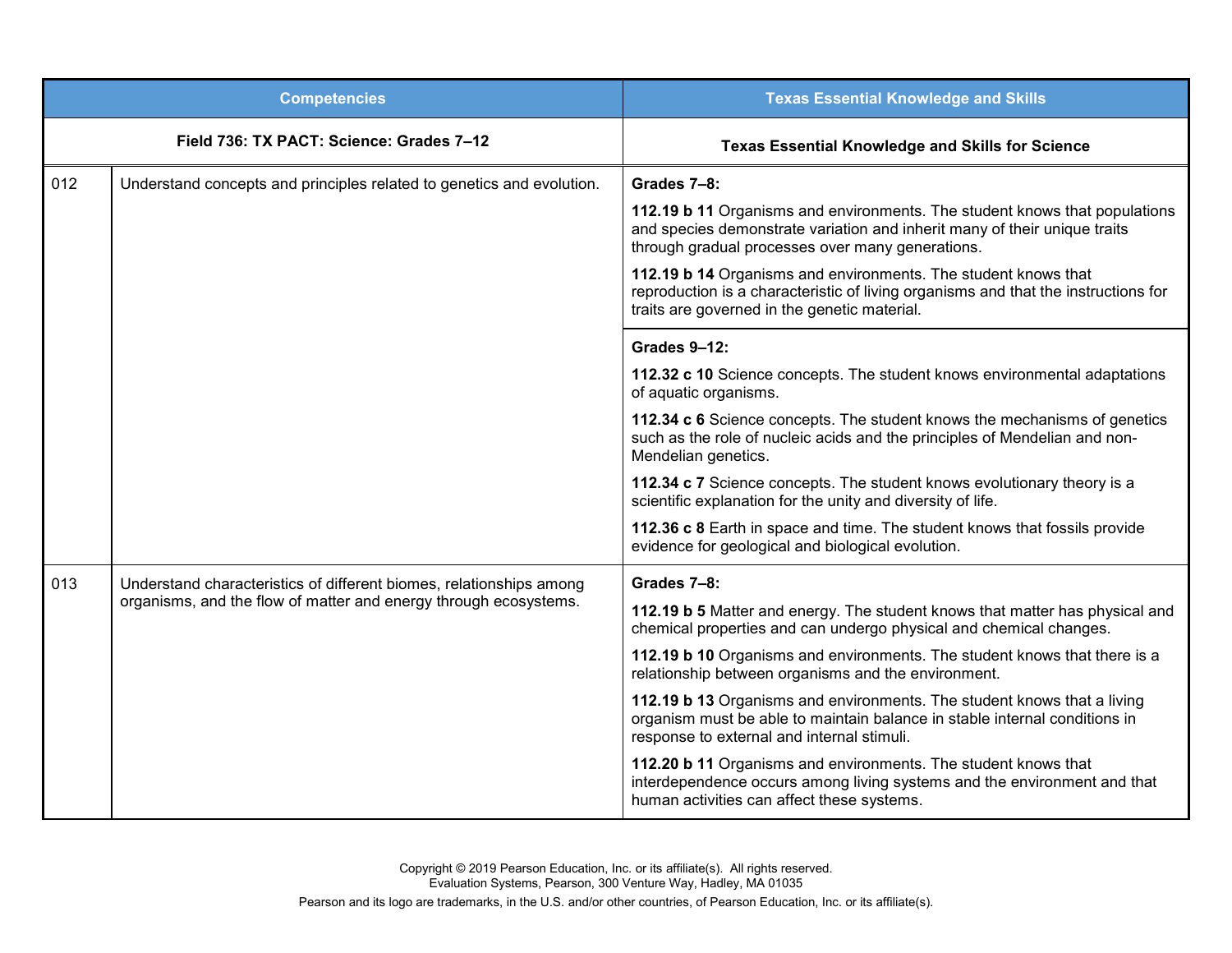| <b>Competencies</b>                      | <b>Texas Essential Knowledge and Skills</b>                                                                                                                                                      |
|------------------------------------------|--------------------------------------------------------------------------------------------------------------------------------------------------------------------------------------------------|
| Field 736: TX PACT: Science: Grades 7-12 | <b>Texas Essential Knowledge and Skills for Science</b>                                                                                                                                          |
|                                          | Grades 9-12:                                                                                                                                                                                     |
|                                          | 112.32 c 4 Science concepts. Students know that aquatic environments are the<br>product of Earth systems interactions.                                                                           |
|                                          | 112.32 c 5 Science concepts. The student conducts long-term studies on local<br>aquatic environments. Local natural environments are to be preferred over<br>artificial or virtual environments. |
|                                          | 112.32 c 9 Science concepts. The student knows the types and components of<br>aquatic ecosystems.                                                                                                |
|                                          | 112.32 c 10 Science concepts. The student knows environmental adaptations<br>of aquatic organisms.                                                                                               |
|                                          | 112.32 c 11 Science concepts. The student knows about the interdependence<br>and interactions that occur in aquatic environments.                                                                |
|                                          | 112.32 c 12 Science concepts. The student understands how human activities<br>impact aquatic environments.                                                                                       |
|                                          | 112.34 c 11 Science concepts. The student knows that biological systems work<br>to achieve and maintain balance.                                                                                 |
|                                          | 112.34 c 12 Science concepts. The student knows that interdependence and<br>interactions occur within an environmental system.                                                                   |
|                                          | 112.37 c 4 Science concepts. The student knows the relationships of biotic and<br>abiotic factors within habitats, ecosystems, and biomes.                                                       |
|                                          | 112.37 c 6 Science concepts. The student knows the sources and flow of<br>energy through an environmental system.                                                                                |
|                                          | 112.37 c 7 Science concepts. The student knows the relationship between<br>carrying capacity and changes in populations and ecosystems.                                                          |
|                                          | 112.37 c 8 Science concepts. The student knows that environments change<br>naturally.                                                                                                            |
|                                          | 112.37 c 9 Science concepts. The student knows the impact of human activities<br>on the environment.                                                                                             |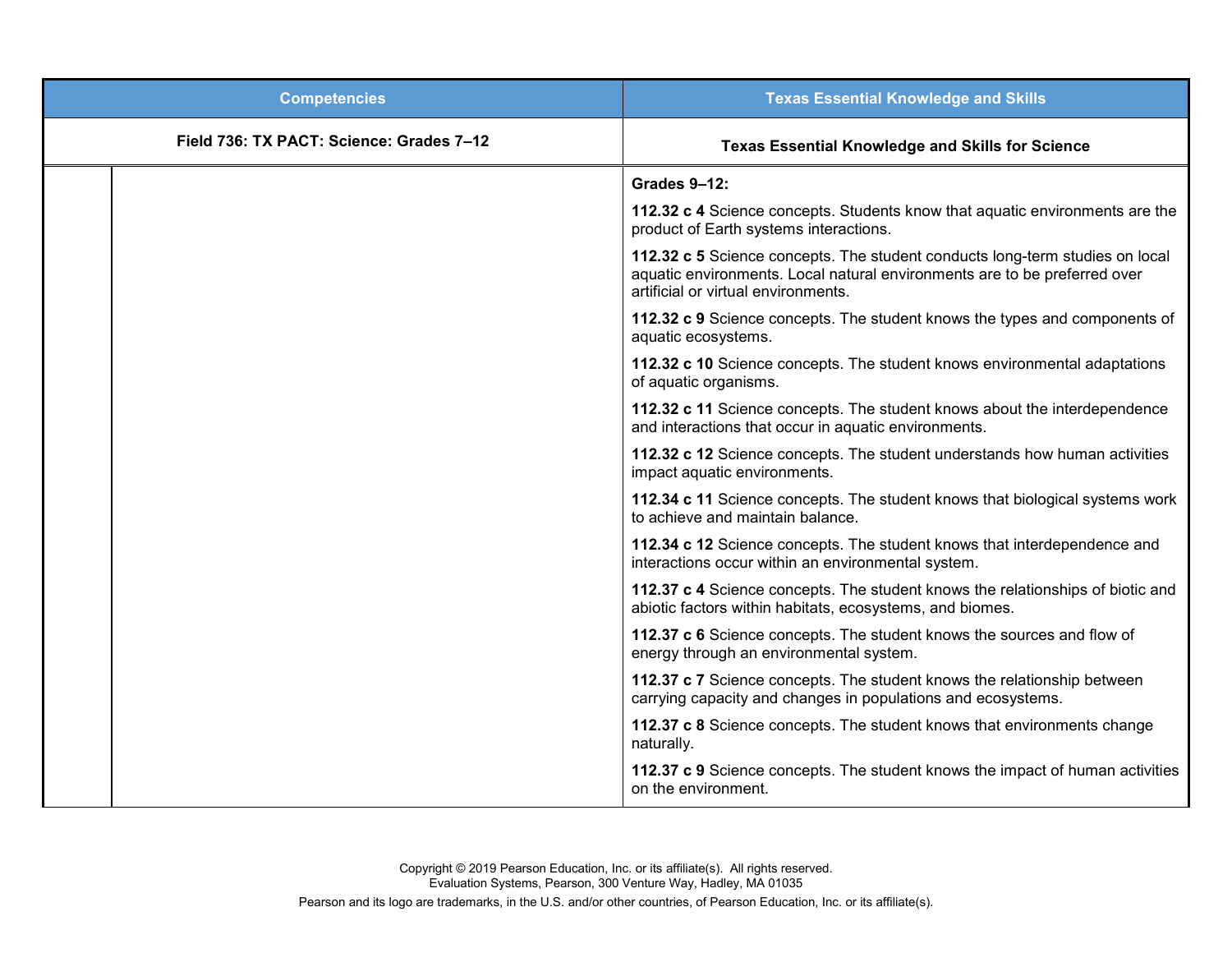|                                                            | <b>Competencies</b>                                   | <b>Texas Essential Knowledge and Skills</b>                                                                                                                                                                                        |
|------------------------------------------------------------|-------------------------------------------------------|------------------------------------------------------------------------------------------------------------------------------------------------------------------------------------------------------------------------------------|
|                                                            | Field 736: TX PACT: Science: Grades 7-12              | <b>Texas Essential Knowledge and Skills for Science</b>                                                                                                                                                                            |
| <b>Content Domain IV</b><br><b>EARTH AND SPACE SCIENCE</b> |                                                       |                                                                                                                                                                                                                                    |
| 014                                                        | Understand physical geology and the history of Earth. | Grades 7-8:<br>112.19 b 8 Earth and space. The student knows that natural events and human<br>activity can impact Earth systems.<br>112.20 b 9 Earth and space. The student knows that natural events can impact<br>Earth systems. |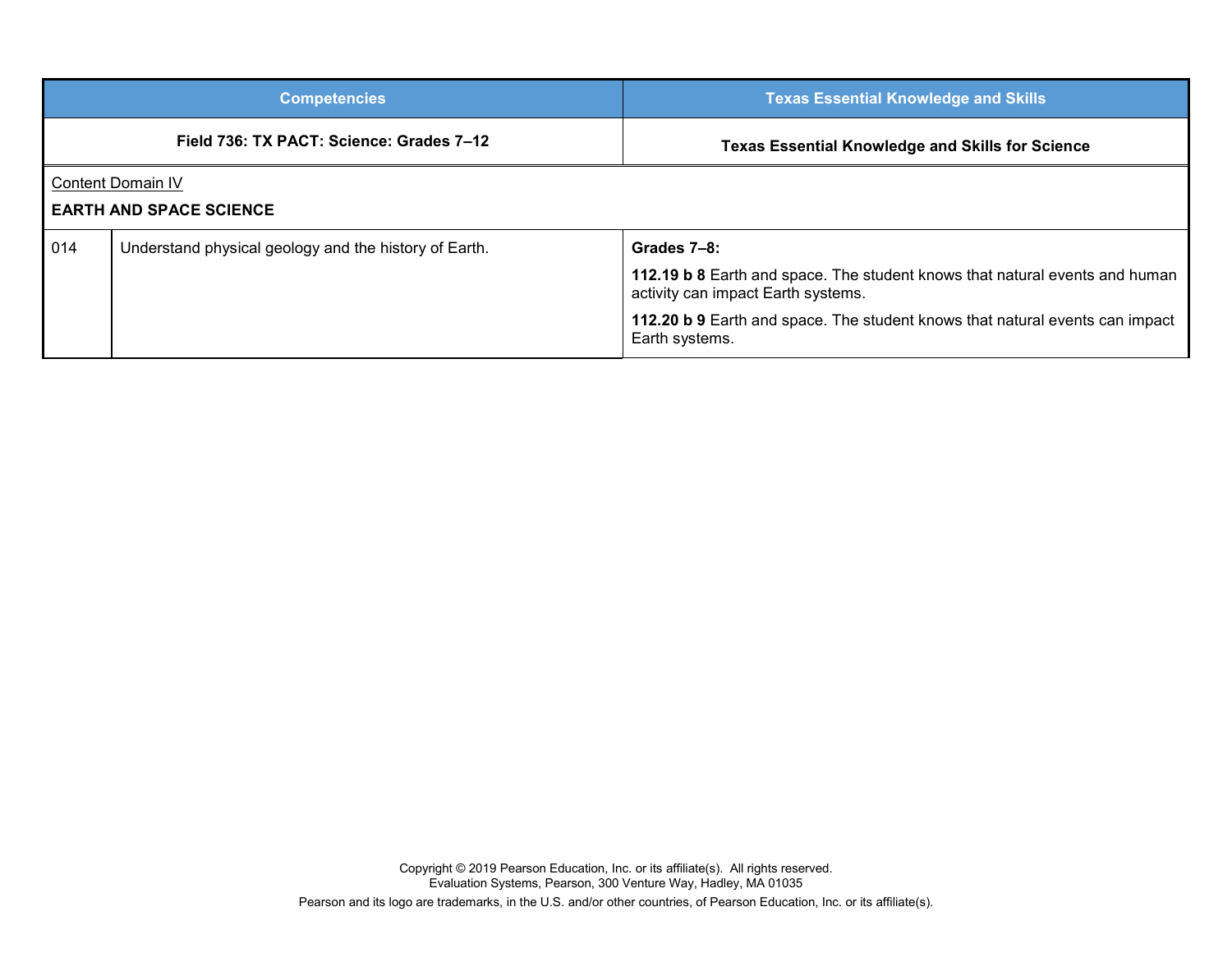| <b>Competencies</b>                      | <b>Texas Essential Knowledge and Skills</b>                                                                                                                                                                            |
|------------------------------------------|------------------------------------------------------------------------------------------------------------------------------------------------------------------------------------------------------------------------|
| Field 736: TX PACT: Science: Grades 7-12 | <b>Texas Essential Knowledge and Skills for Science</b>                                                                                                                                                                |
|                                          | <b>Grades 9-12:</b>                                                                                                                                                                                                    |
|                                          | 112.36 c 6 Earth in space and time. The student knows the evidence for how<br>Earth's atmospheres, hydrosphere, and geosphere formed and changed<br>through time.                                                      |
|                                          | 112.36 c 7 Earth in space and time. The student knows that scientific dating<br>methods of fossils and rock sequences are used to construct a chronology of<br>Earth's history expressed in the geologic time scale.   |
|                                          | 112.36 c 8 Earth in space and time. The student knows that fossils provide<br>evidence for geological and biological evolution.                                                                                        |
|                                          | 112.36 c 9 Solid Earth. The student knows Earth's interior is differentiated<br>chemically, physically, and thermally.                                                                                                 |
|                                          | 112.36 c 10 Solid Earth. The student knows that plate tectonics is the global<br>mechanism for major geologic processes and that heat transfer, governed by<br>the principles of thermodynamics, is the driving force. |
|                                          | 112.36 c 11 Solid Earth. The student knows that the geosphere continuously<br>changes over a range of time scales involving dynamic and complex<br>interactions among Earth's subsystems.                              |
|                                          | 112.36 c 12 Solid Earth. The student knows that Earth contains energy, water,<br>mineral, and rock resources and that use of these resources impacts Earth's<br>subsystems.                                            |
|                                          | 112.36 c 13 Fluid Earth. The student knows that the fluid Earth is composed of<br>the hydrosphere, cryosphere, and atmosphere subsystems that interact on<br>various time scales with the biosphere and geosphere.     |
|                                          | 112.36 c 15 Fluid Earth. The student knows that interactions among Earth's five<br>subsystems influence climate and resource availability, which affect Earth's<br>habitability.                                       |
|                                          | 112.37 c 6 Science concepts. The student knows the sources and flow of<br>energy through an environmental system.                                                                                                      |
|                                          | 112.37 c 8 Science concepts. The student knows that environments change<br>naturally.                                                                                                                                  |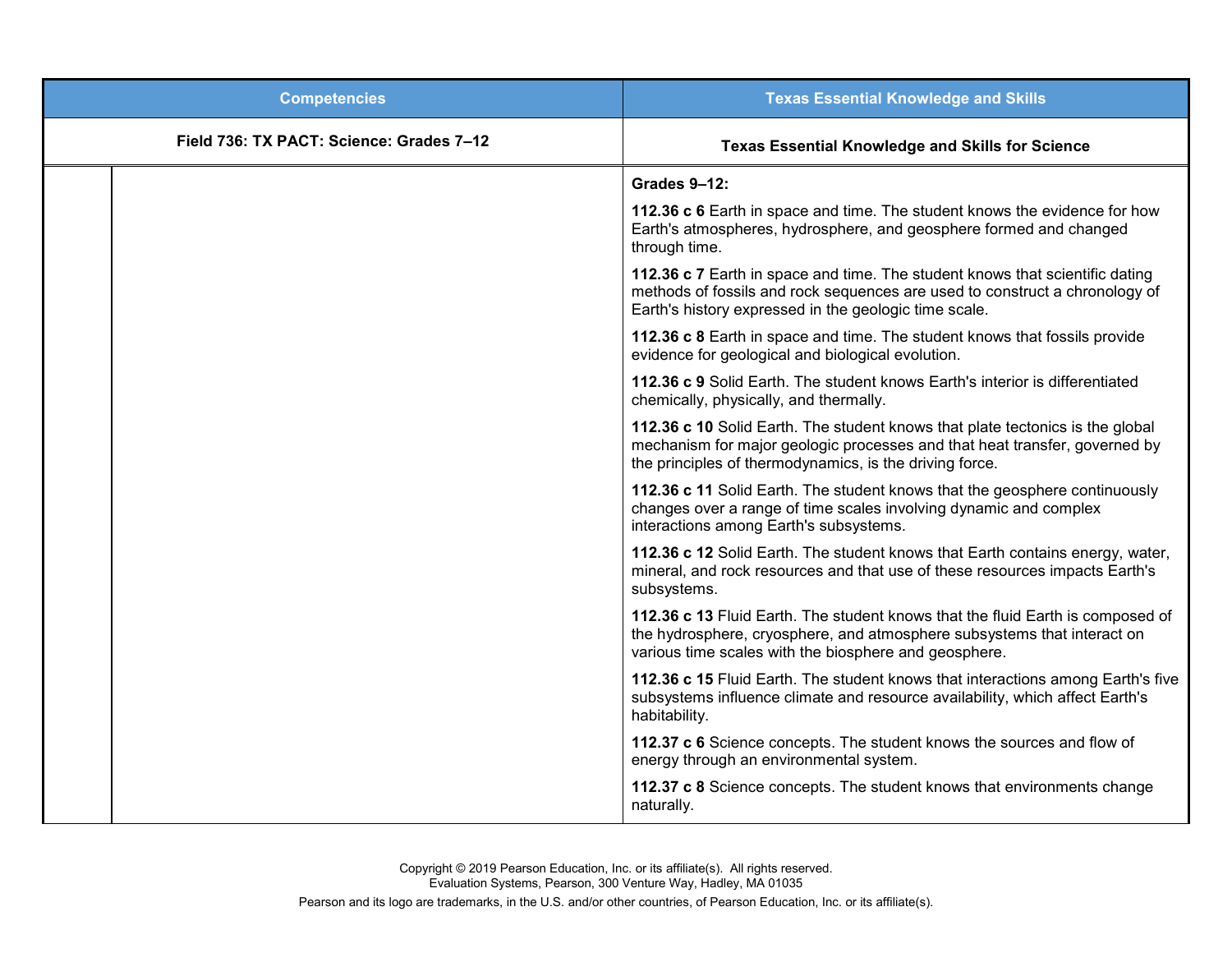|     | <b>Competencies</b>                                                  | <b>Texas Essential Knowledge and Skills</b>                                                                                                                                                                            |
|-----|----------------------------------------------------------------------|------------------------------------------------------------------------------------------------------------------------------------------------------------------------------------------------------------------------|
|     | Field 736: TX PACT: Science: Grades 7-12                             | <b>Texas Essential Knowledge and Skills for Science</b>                                                                                                                                                                |
| 015 | Understand characteristics of the hydrosphere, weather, and climate. | Grades 7-8:                                                                                                                                                                                                            |
|     |                                                                      | 112.19 b 8 Earth and space. The student knows that natural events and human<br>activity can impact Earth systems.                                                                                                      |
|     |                                                                      | 112.20 b 10 Earth and space. The student knows that climatic interactions exist<br>among Earth, ocean, and weather systems.                                                                                            |
|     |                                                                      | Grades 9-12:                                                                                                                                                                                                           |
|     |                                                                      | 112.32 c 4 Science concepts. Students know that aquatic environments are the<br>product of Earth systems interactions.                                                                                                 |
|     |                                                                      | 112.32 c 6 Science concepts. The student knows the role of cycles in an<br>aquatic environment.                                                                                                                        |
|     |                                                                      | 112.32 c 7 Science concepts. The student knows the origin and use of water in<br>a watershed.                                                                                                                          |
|     |                                                                      | 112.32 c 8 Science concepts. The student knows that geological phenomena<br>and fluid dynamics affect aquatic systems.                                                                                                 |
|     |                                                                      | 112.32 c 9 Science concepts. The student knows the types and components of<br>aquatic ecosystems.                                                                                                                      |
|     |                                                                      | 112.36 c 6 Earth in space and time. The student knows the evidence for how<br>Earth's atmospheres, hydrosphere, and geosphere formed and changed<br>through time.                                                      |
|     |                                                                      | 112.36 c 9 Solid Earth. The student knows Earth's interior is differentiated<br>chemically, physically, and thermally.                                                                                                 |
|     |                                                                      | 112.36 c 10 Solid Earth. The student knows that plate tectonics is the global<br>mechanism for major geologic processes and that heat transfer, governed by<br>the principles of thermodynamics, is the driving force. |
|     |                                                                      | 112.36 c 11 Solid Earth. The student knows that the geosphere continuously<br>changes over a range of time scales involving dynamic and complex<br>interactions among Earth's subsystems.                              |
|     |                                                                      | 112.36 c 13 Fluid Earth. The student knows that the fluid Earth is composed of<br>the hydrosphere, cryosphere, and atmosphere subsystems that interact on<br>various time scales with the biosphere and geosphere.     |

Copyright © 2019 Pearson Education, Inc. or its affiliate(s). All rights reserved. Evaluation Systems, Pearson, 300 Venture Way, Hadley, MA 01035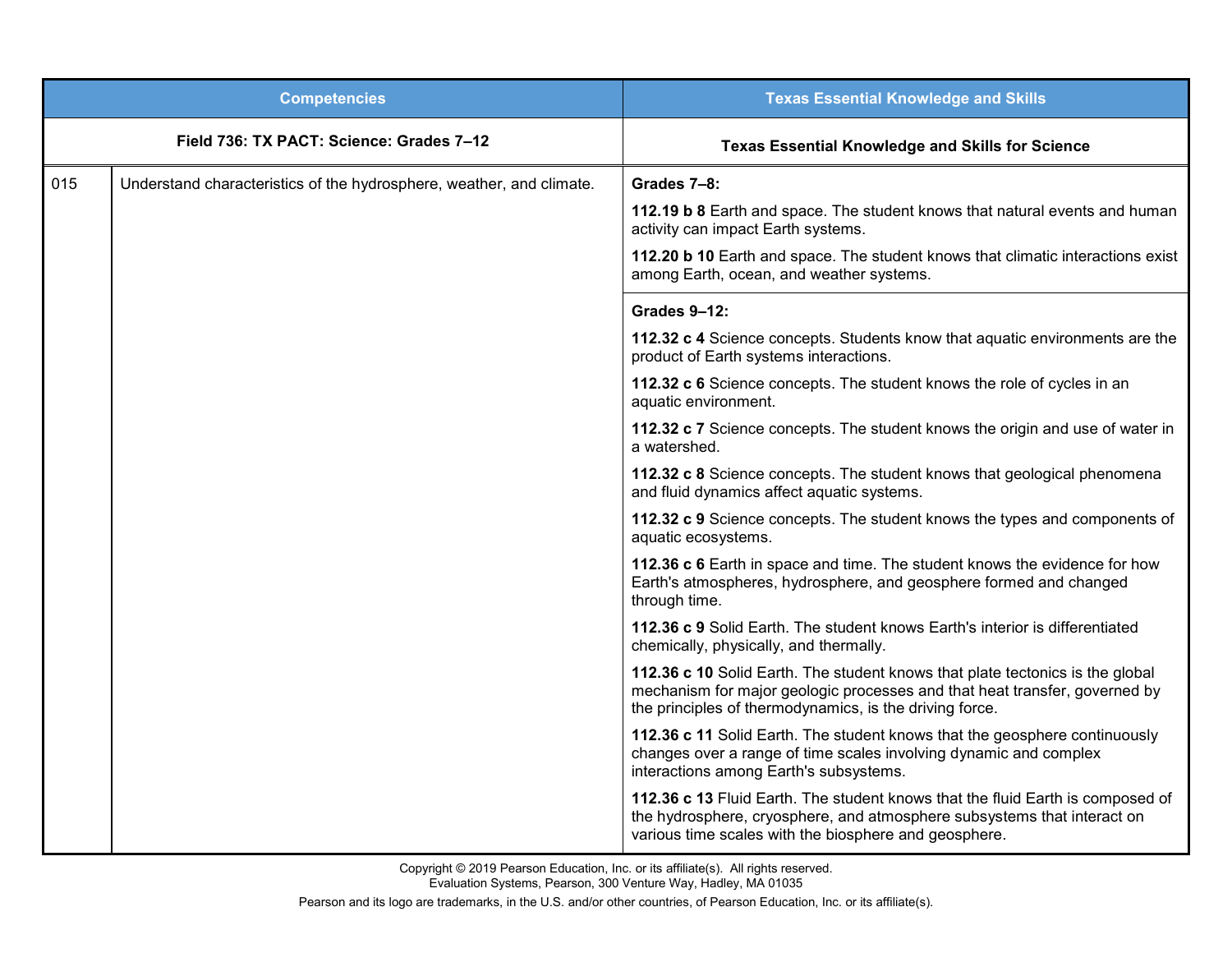|     | <b>Competencies</b>                                          | <b>Texas Essential Knowledge and Skills</b>                                                                                                                                                   |
|-----|--------------------------------------------------------------|-----------------------------------------------------------------------------------------------------------------------------------------------------------------------------------------------|
|     | Field 736: TX PACT: Science: Grades 7-12                     | <b>Texas Essential Knowledge and Skills for Science</b>                                                                                                                                       |
|     |                                                              | 112.36 c 14 Fluid Earth. The student knows that Earth's global ocean stores<br>solar energy and is a major driving force for weather and climate through<br>complex atmospheric interactions. |
|     |                                                              | 112.36 c 15 Fluid Earth. The student knows that interactions among Earth's five<br>subsystems influence climate and resource availability, which affect Earth's<br>habitability.              |
|     |                                                              | 112.37 c 6 Science concepts. The student knows the sources and flow of<br>energy through an environmental system.                                                                             |
|     |                                                              | 112.37 c 8 Science concepts. The student knows that environments change<br>naturally.                                                                                                         |
|     |                                                              | 112.37 c 9 Science concepts. The student knows the impact of human activities<br>on the environment.                                                                                          |
| 016 | Understand characteristics of the solar system and universe. | Grades 7-8:                                                                                                                                                                                   |
|     |                                                              | 112.19 b 9 Earth and space. The student knows components of our solar<br>system.                                                                                                              |
|     |                                                              | 112.20 b 7 Earth and space. The student knows the effects resulting from<br>cyclical movements of the Sun, Earth, and Moon.                                                                   |
|     |                                                              | 112.20 b 8 Earth and space. The student knows characteristics of the universe.                                                                                                                |